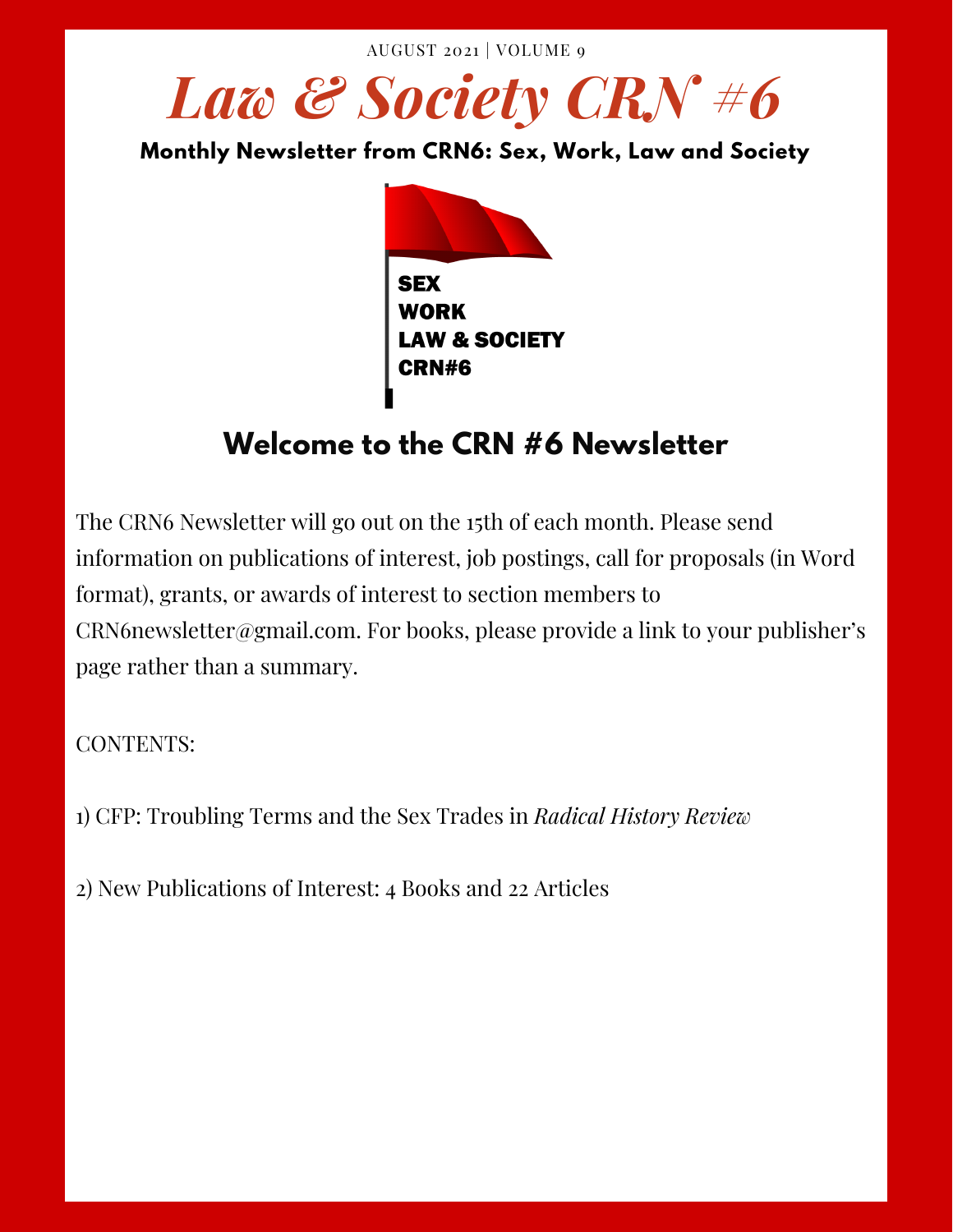#### **Monthly Newsletter from CRN6 Sex, Work, Law and Society**

### **Call For Papers for Radical History Review Troubling Terms and the Sex Trades Co-Edited by Julia Laite, Rachel Schreiber, and Judith Walkowitz**

The Radical History Review seeks contributions to a special issue to be titled "Troubling Terms and the Sex Trades."

Prostitution, sex work, trafficking, and decriminalization are not only contentious feminist issues, but contentious words that have important and complex histories and cultural contexts. This special issue of the Radical History Review will explore the "troubling terms" associated with sexual labor and exploitation.

This call for papers solicits a range of different submissions. It seeks article-length, historicallygrounded pieces as well as shorter reflective pieces, both from historians and those who have worked with sex workers or as sex workers, about what these terms mean, and how their meaning and application have changed over time. We are soliciting submissions that focus on the history of keywords, such as: decriminalization, sex work, trafficking, sex slavery, harm reduction, demand, violence against women, and exiting. Each essay should address the history and politics of a "troubling term," as well as how and why it enables, distorts, or challenges efforts to write the histories of sexual labor and sexual exploitation. Submissions are especially encouraged that address the racial implication of these topics as well as transnational, global majority, and multilingual perspectives.

While numerous anthologies and encyclopedias of terms on sex work have been published, this issue does not assume these are static or neutral terms, but rather will emphasize their intellectual genealogy and their evolving political effects. Rather than positing definitive definitions, this issue will emphasize the ways in which these terms are troubled by competing histories; the political and linguistic cultures of translation; and their differing situation within contexts such as academic research, activist strategies, or praxes such as healthcare, legal frameworks, policy making, or advocacy.

By January 1, 2022, please submit a 1-2 page abstract summarizing the essay or article you wish to contribute as an attachment to contactrhr@gmail.com with "Issue 149 Abstract Submission" in the subject line. If you wish to contribute an essay on visual materials, please send any images as low-resolution digital files embedded in a Word document along with the text. If chosen for publication, you will later need to send high-resolution image files and secure permission to reprint all images.

By February 1, 2022 authors will be notified whether they should submit a full version of their manuscript for peer review. The due date for completed manuscripts will be November 1, 2022. Those articles selected for publication after the peer review process will be included in Issue 149 of the Radical History Review, scheduled to appear in May 2024.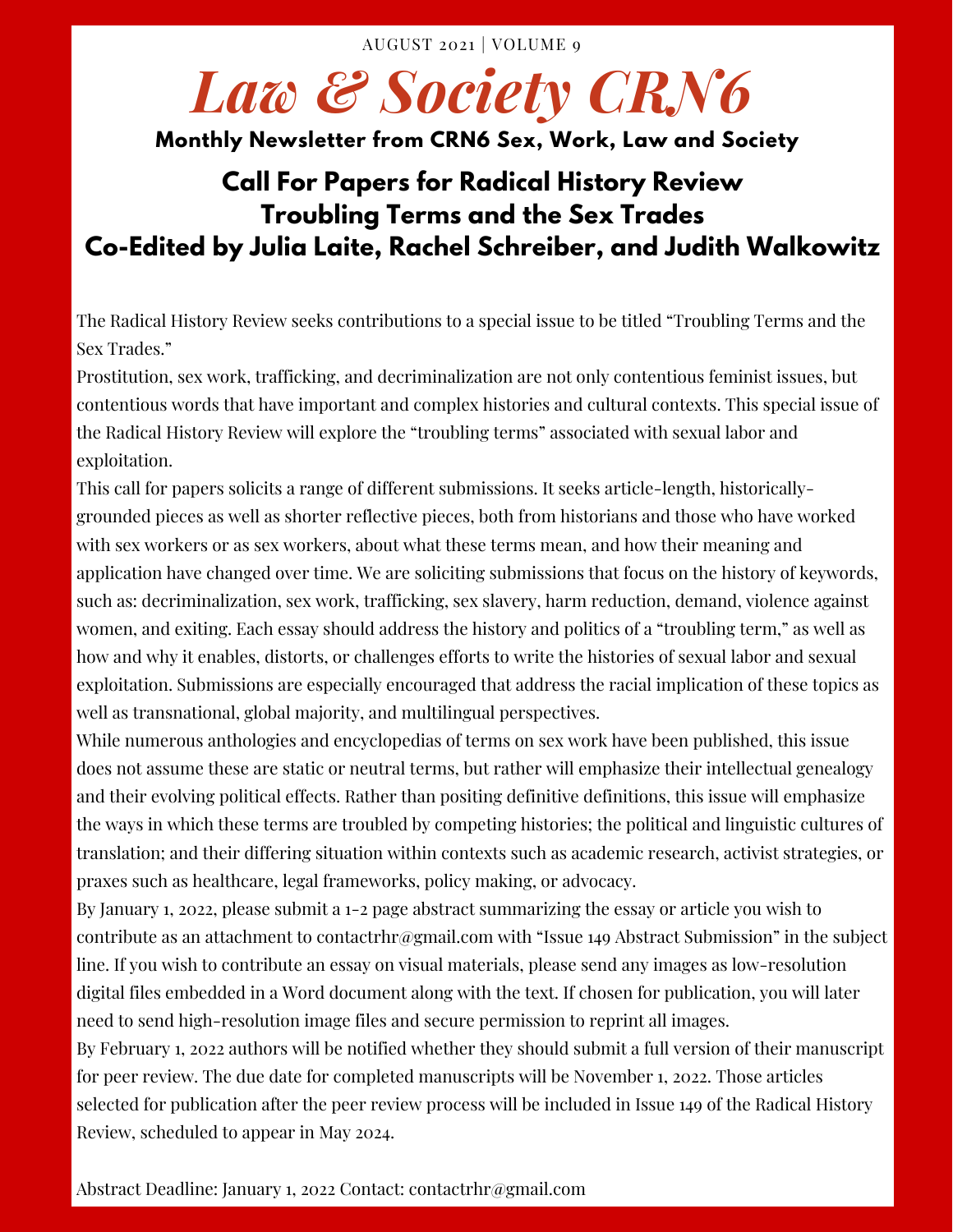#### **Monthly Newsletter from CRN6 Sex, Work, Law and Society**

## **Publications of Interest**

#### **Books**

Hossain, Adnan. 2021. *Beyond Emasculation: Pleasure and Power in the making of Hijra in Bangladesh*. Cambridge, UK: Cambridge University Press.

Hewer, Rebecca. 2021. *Sex-Work, Prostitution and Policy: A Feminist Discourse Analysis*. Cham, CH: Springer.

Koch, Gabriele. 2020. *Healing Labor: 'Hapanese Sex Work in the Gendered Economy. Stanford, CA:* Stanford University Press.

Lovering, Rob. 2021. *A Moral Defense of Prostitution*. New York, NY: Palgrave Macmillan.

#### **Articles (1 of 4)**

Leon, C. & Shdaimah, C. (2021). Coercion, change and targeted sympathy in "whore court": Criminal justice actors' perceptions of prostitution diversion programs. *Law & Policy*, 43, 126– 148. <https://doi.org/10.1111/lapo.12166>.

Gesser, N. & Shdaimah, C.S. (2021). "I'm doing everything right all over again": How women manage the prostitution exiting process over time. *Journal of Qualitative Criminal Justice & Criminology*. <https://doi.org/10.21428/88de04a1.e639c1ce>

Gillian Abel & Melissa Ludeke (2021) Business like any other? New Zealand's brothel industry post-decriminalisation, *Culture, Health & Sexuality*, DOI: [10.1080/13691058.2021.1942553](https://doi.org/10.1080/13691058.2021.1942553)

Gesser, N., & Shdaimah, C. (2021). "I'm Doing Everything Right All Over Again": How Women Manage Exiting Street Prostitution Over Time. *Journal of Qualitative Criminal Justice & Criminology*. <https://doi.org/10.21428/88de04a1.e639c1ce>

Svati P. Shah; Impossible Migrants: Debating Sex Work and Gender Identity amid the Crisis of Migrant Labor. *South Atlantic Quarterly* 1 July 2021; 120 (3): 515–532. doi: <https://doi.org/10.1215/00382876-9154884>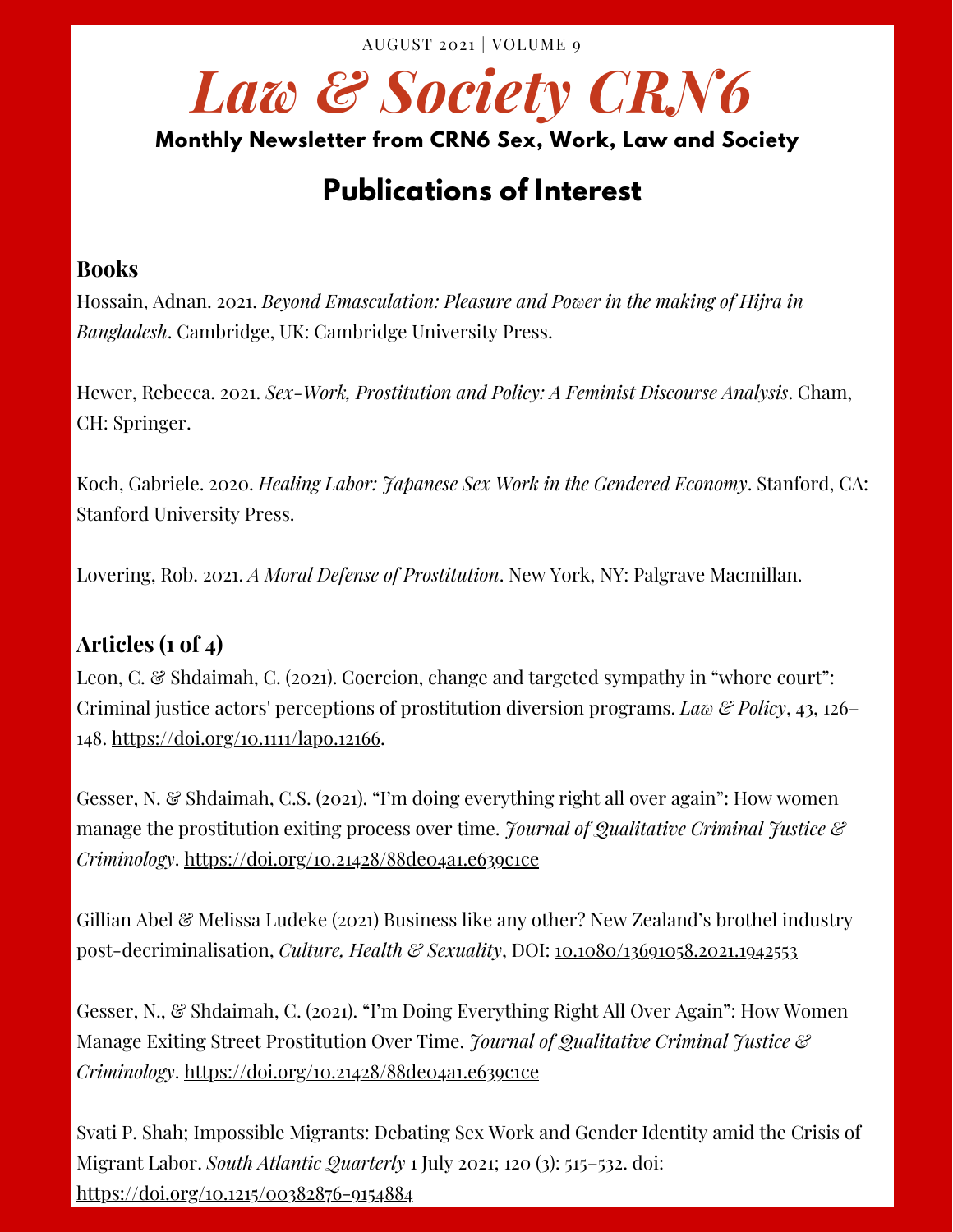#### **Monthly Newsletter from CRN6 Sex, Work, Law and Society**

## **Publications of Interest**

#### **Articles (2 of 4)**

Annie McClanahan, Jon-David Settell; Service Work, Sex Work, and the "Prostitute Imaginary". *South Atlantic Quarterly* 1 July 2021; 120 (3): 493–514. doi: <https://doi.org/10.1215/00382876-9154870>

Julian Kevon Glover; Customer Service Representatives: Sex Work among Black Transgender Women in Chicago's Ballroom Scene. *South Atlantic Quarterly* 1 July 2021; 120 (3): 553–571. doi: <https://doi.org/10.1215/00382876-9154913>

Vanessa Carlisle; "Sex Work Is Star Shaped": Antiwork Politics and the Value of Embodied Knowledge. *South Atlantic Quarterly* 1 July 2021; 120 (3): 573–590. doi: <https://doi.org/10.1215/00382876-9154927>

Kate Hardy, Camille Barbagallo; Hustling the Platform: Capitalist Experiments and Resistance in the Digital Sex Industry. *South Atlantic Quarterly* 1 July 2021; 120 (3): 533–551. doi: <https://doi.org/10.1215/00382876-9154898>

Berry, A., Frazer, P. How Sex Workers Understand Their Experiences of Working in the Republic of Ireland. *Sex Res Soc Policy* (2021). <https://doi.org/10.1007/s13178-021-00626-2>

femi babylon, Heather Berg; Erotic Labor within and without Work: An Interview with femi babylon. *South Atlantic Quarterly* 1 July 2021; 120 (3): 631–640. doi: <https://doi.org/10.1215/00382876-9154955>

Jayne Swift; Toxic Positivity?: Rethinking Respectability, Revaluing Pleasure. *South Atlantic Quarterly* 1 July 2021; 120 (3): 591–608. doi: <https://doi.org/10.1215/00382876-9423071>

Gregory Mitchell, Thaddeus Blanchette; Tricks of the Light: Refractive Masculinity in Heterosexual and Homosexual Brothels in Rio de Janeiro. *South Atlantic Quarterly* 1 July 2021; 120 (3): 609–629. doi: <https://doi.org/10.1215/00382876-9154941>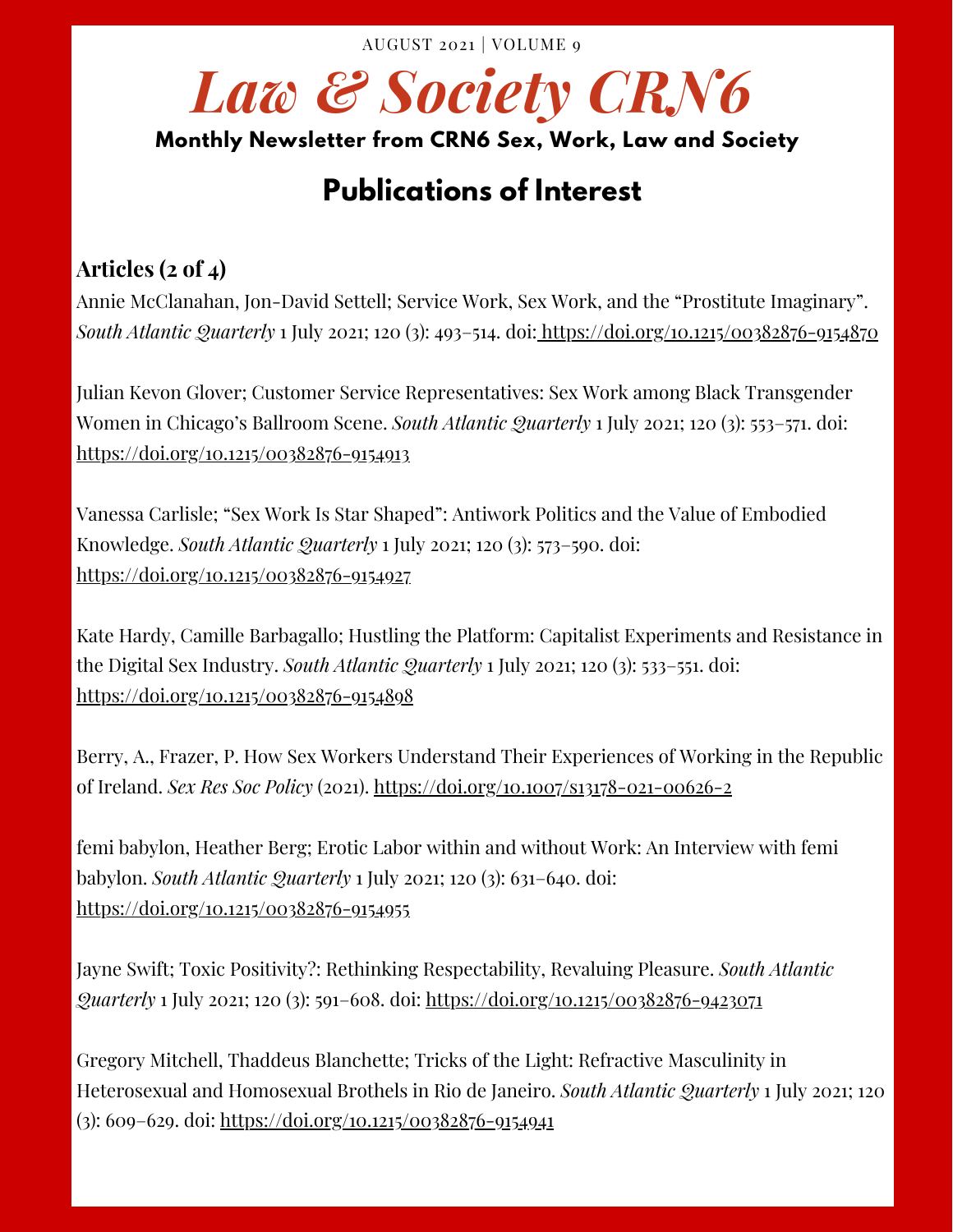#### **Monthly Newsletter from CRN6 Sex, Work, Law and Society**

## **Publications of Interest**

#### **Articles (3 of 4)**

Dohye Kim (2021) Gendered Migration, Gendered Morality: South Korean Men in Intimate Relationships with Filipinas in the Philippines, *The Asia Pacific Journal of Anthropology*, 22:4, 315- 331, DOI: [10.1080/14442213.2021.1947359](https://doi.org/10.1080/14442213.2021.1947359)

Tricia Ong, David Mellor & Sabrina Chettri (2021) "Females are always dominated and disregarded by males, just because they are female": the continuation of patriarchal norms for young trafficked women in Nepal, *Culture, Health & Sexuality*, DOI: [10.1080/13691058.2021.1949495](https://doi.org/10.1080/13691058.2021.1949495https:/doi.org/10.1080/13691058.2021.1949495)

Karandikar, S., Casassa, K., Knight, L., España, M., & Kagotho, N. (2021). "I Am Almost a Breadwinner for My Family": Exploring the Manifestation of Agency in Sex Workers' Personal and Professional Contexts. *Affilia*. <https://doi.org/10.1177/08861099211022717>

Patten, F. (2021). Aligning the world's oldest profession with modern occupational health and safety standards. *The Australian Humanist*, (142), 31–32. <https://search.informit.org/doi/10.3316/informit.848657327086768>

McKenzie, J., Reyes, J. J., Xiong, K. C., Corona, A., & Armsworthy, C. (2021). Virtue, Shame, and Choice: Perspectives of Sex Work Among Adolescents in Variously Globalized Thai Communities. *Journal of Cross-Cultural Psychology*, 52(6), 533–552. <https://doi.org/10.1177/00220221211032393>

Bateman, V. How Decriminalisation Reduces Harm Within and Beyond Sex Work: Sex Work Abolitionism as the "Cult of Female Modesty" in Feminist Form. *Sex Res Soc Policy* (2021). <https://doi.org/10.1007/s13178-021-00612-8>

Brennan, J. Going Bareback: Time and Aging in a Gay-for-Pay Porn Career. *Sexuality & Culture* (2021). <https://doi.org/10.1007/s12119-021-09897-8>

Marta Graça (2021) Motherhood and Street-based Sex Work in Coimbra, Portugal, *Journal of Evidence-Based Social Work*, DOI: [10.1080/26408066.2021.1947429](https://doi.org/10.1080/26408066.2021.1947429https:/www.tandfonline.com/doi/full/10.1080/26408066.2021.1947429?scroll=top&needAccess=true)